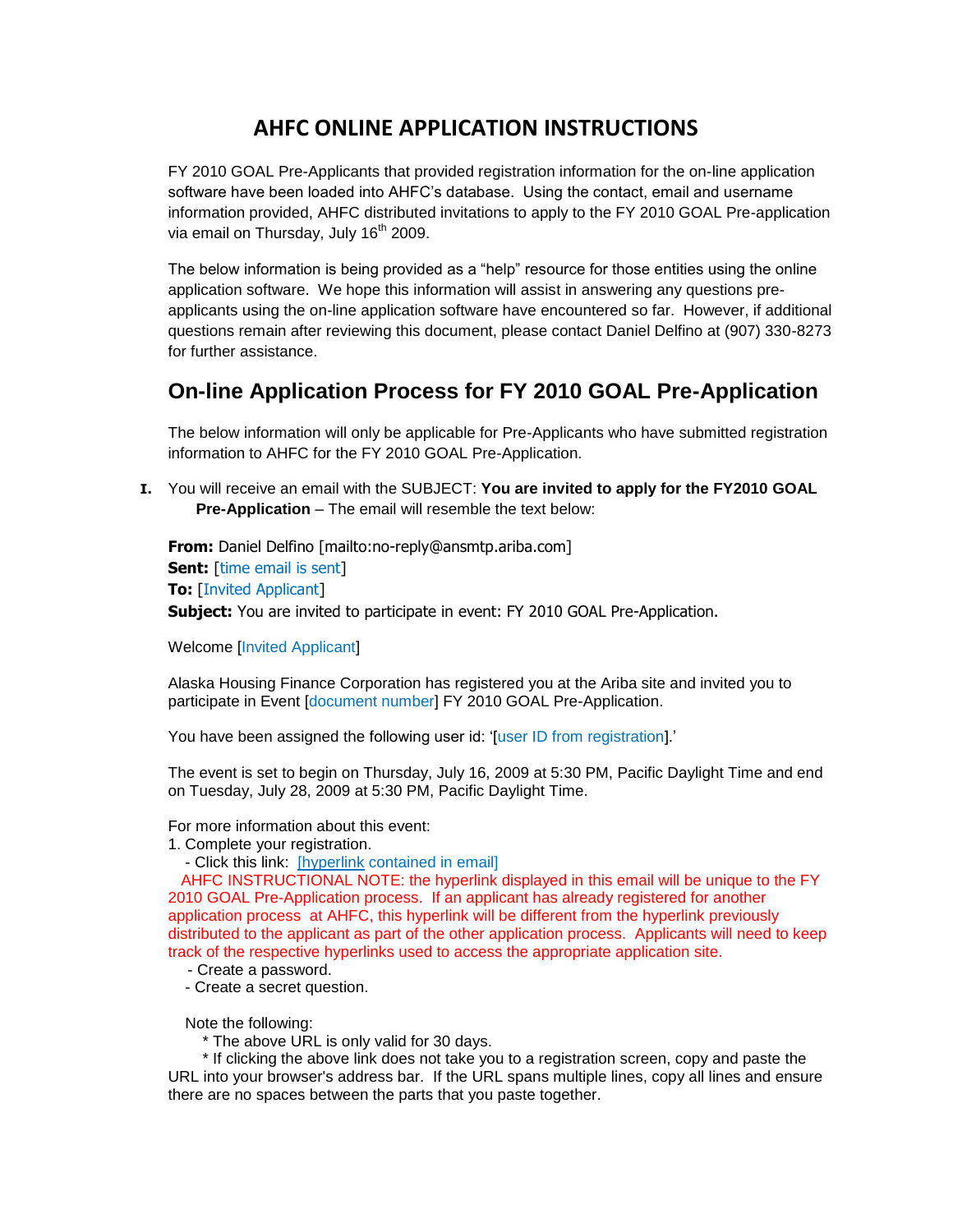\* The secret question and the answer are used to verify your identity in case you forget your password.

- 2. Accept Terms & Conditions.
- 3. Access the event.
	- Review and Accept the agreement if you choose to participate in the event.

If you don't want to respond to this event, please click on the below mentioned link: [hyperlink contained in email]

If you have questions about the event, please contact Daniel Delfino via telephone at or via email at [ddelfino@ahfc.state.ak.us.](mailto:ddelfino@ahfc.state.ak.us)

We look forward to working with you!

Thank You,

Alaska Housing Finance Corporation

II. Once you have logged in to the system, you will need to select "Review Event Details."

The event details will appear as illustrated in the below screen capture. The information displayed will contain questions that are part of the FY 2010 GOAL Pre-Application process and provide access to reference documents related to the application. To access the reference documents, simply move the cursor over the appropriate "references" icon and select the reference file that you wish to download.

| <b>Event Details</b>                           | Doc8821721 - FY 2010 GOAL Pre-Application<br><b>RFP</b>                                                                                                               |                                   |
|------------------------------------------------|-----------------------------------------------------------------------------------------------------------------------------------------------------------------------|-----------------------------------|
| Event Messages<br>Download Tutorials           | Review Prerequisites<br>Decline to Respond<br>Select Lots<br>Download Content<br>Print Event Information                                                              |                                   |
| $\blacktriangledown$ Checklist                 | <b>All Content</b>                                                                                                                                                    |                                   |
| $\sqrt{1}$ . Review Event<br><b>Details</b>    | Name 1                                                                                                                                                                |                                   |
| v 2. Review and Accept<br><b>Prerequisites</b> | 1 Please provide a scanned copy of the signed and completed application form. A copy of the application form is attached for your r<br>圓<br>References                |                                   |
| $\sqrt{3}$ . Submit Response                   | 2 Please provide a copy of the completed Pre-Application Rental Development workbook. This workbook will need to be submitted a<br><b>E</b> References<br>Excel file. |                                   |
|                                                |                                                                                                                                                                       |                                   |
| ▼ Event Contents                               |                                                                                                                                                                       |                                   |
| All Content                                    | <b>Event Overview and Timing Rules</b>                                                                                                                                |                                   |
|                                                | Daniel Delfino<br>Owner:<br>Currency:                                                                                                                                 | US Dollar                         |
|                                                | <b>RFP</b><br>Event Type:<br>Commodity:                                                                                                                               | Not Assigned<br><b>NONMAPPEDC</b> |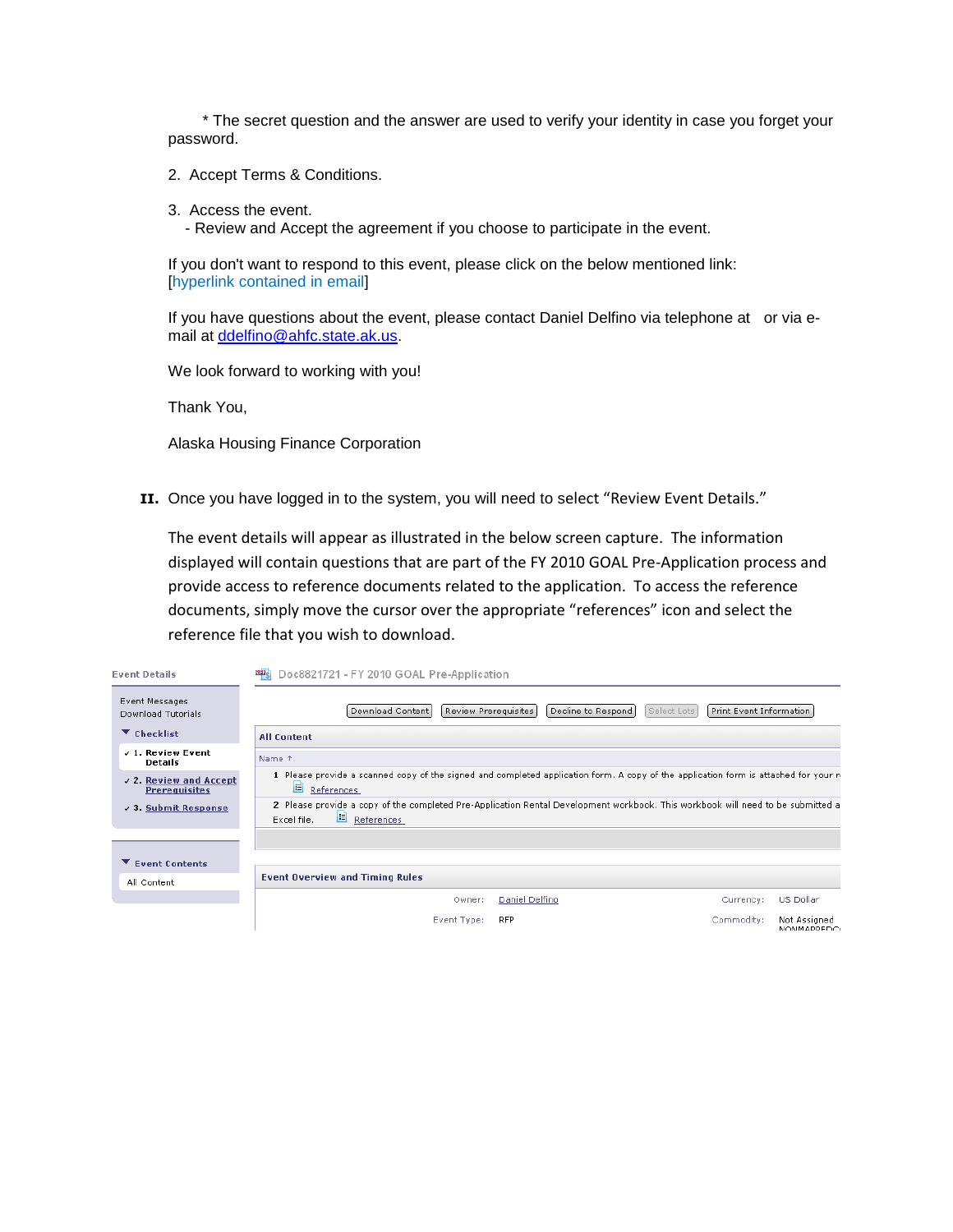**III.**Select "Review and Accept Prerequisites"

Once the applicant has selected "Review and Accept Prerequisites," the applicant will need to review the displayed text and acknowledge their review by clicking "done."

| $\vee$ 1. Review Event<br><b>Details</b> | In consideration of the opportunity to participate in on-line events ('On-Line Events') held and conducted by the company                                                                                                                                                                                                                                                                                                                                                                                                                 |  |  |  |  |
|------------------------------------------|-------------------------------------------------------------------------------------------------------------------------------------------------------------------------------------------------------------------------------------------------------------------------------------------------------------------------------------------------------------------------------------------------------------------------------------------------------------------------------------------------------------------------------------------|--|--|--|--|
| v 2. Review and Accept<br>Prerequisites  | sponsoring this On-Line Event ('Sponsor') on the web site (this 'Site') hosted by Ariba, Inc. ('Site Owner'), your company<br>('Participant' or 'You') agrees to the following terms and conditions ('Bidder Agreement');                                                                                                                                                                                                                                                                                                                 |  |  |  |  |
| $\checkmark$ 3. Submit Response          | 1. Bids. If You are invited to participate in the On-Line Event, Sponsor reserves the right to amend, modify or withdraw this On-<br>Line Event. Sponsor reserves the right to accept or reject all or part of your proposal. Submission of a bid does not create a<br>contract or any expectation by Participant of a future business relationship. Rather, by submitting a bid, you are making a firm<br>offer which Sponsor may accept to form a contract, subject to section 2 below. Sponsor is not liable for any costs incurred by |  |  |  |  |
|                                          | Participant in the preparation, presentation, or any other aspect of Participant's bid.                                                                                                                                                                                                                                                                                                                                                                                                                                                   |  |  |  |  |
|                                          | 2. Price Quotes. Except to the extent Sponsor allows a non-binding bid, all Bids which Participant submits through the On-Line<br>Events are legally valid guotations without gualification, except for data entry errors,                                                                                                                                                                                                                                                                                                                |  |  |  |  |
|                                          | 3. Procedures and Rules. Participant further agrees to be bound by the procedures and rules established by the Site and<br>Sponsor.                                                                                                                                                                                                                                                                                                                                                                                                       |  |  |  |  |
|                                          | 4. Confidentiality. Participant shall keep all user names and passwords, the On-Line Event content, other confidential materials<br>provided by the Site and/or Sponsor, and all bids provided by You or another participating organization in confidence and shall not<br>disclose the foregoing to any third party.                                                                                                                                                                                                                     |  |  |  |  |
|                                          | 5. Bids through Site only. Participant agrees to submit bids only through the on-line bidding mechanism supplied by the Site and<br>not to submit bids via any other mechanism including, but not limited to, post, courier, fax, E-mail, or orally unless specifically<br>requested by Sponsor.                                                                                                                                                                                                                                          |  |  |  |  |
|                                          | 6. Ethical Conduct. All parties will prohibit unethical behavior and are expected to notify the Site Owner by contacting the<br>appropriate project team if they witness practices that are counter-productive to the fair operation of the On-Line Event. If<br>Participant experiences any difficulties during a live On-Line Event, Participant must notify Site Owner immediately.                                                                                                                                                    |  |  |  |  |
|                                          | 7. Survival. The terms and conditions of this Bidder Agreement shall survive completion of the On-Line Event.                                                                                                                                                                                                                                                                                                                                                                                                                             |  |  |  |  |
|                                          | * * * *                                                                                                                                                                                                                                                                                                                                                                                                                                                                                                                                   |  |  |  |  |
|                                          | BA v1.1 19Aug05                                                                                                                                                                                                                                                                                                                                                                                                                                                                                                                           |  |  |  |  |
|                                          | I accept the terms of this agreement.                                                                                                                                                                                                                                                                                                                                                                                                                                                                                                     |  |  |  |  |
|                                          |                                                                                                                                                                                                                                                                                                                                                                                                                                                                                                                                           |  |  |  |  |

## **IV.** Select "Submit Responses"

In this section, the applicant will be prompted to submit the information required as part of the FY 2010 GOAL Pre-Application process. The FY 2010 GOAL Pre-Application only requires two (2) attachments. If applicants begin the submission process but want to log-off before submitting their application, applicants can save their progress (by clicking on the save button), log off, and then return at a later time and resume their application with the information on file at the last time the application was saved.

 $T<sub>one</sub>$ 

In the right hand column of the screen excerpt on the following page, there is an icon with an asterisks "\*" titled "Attach a file." This notation indicates that applicants must attach a file in this section. Until files are attached in the required sections, applicants will not have the option to submit their application. Once all required files have been attached, the system will allow applicants to submit their FY 2010 GOAL Pre-Application. This particular application has been set-up to allow FY 2010 GOAL Pre-Applicants to attach multiple files in response to the two (2) prompts in the "content" section. Consequently, in addition to the required files, applicants will have the opportunity to provide supplemental information along with their FY 2010 GOAL Pre-Application if desired.